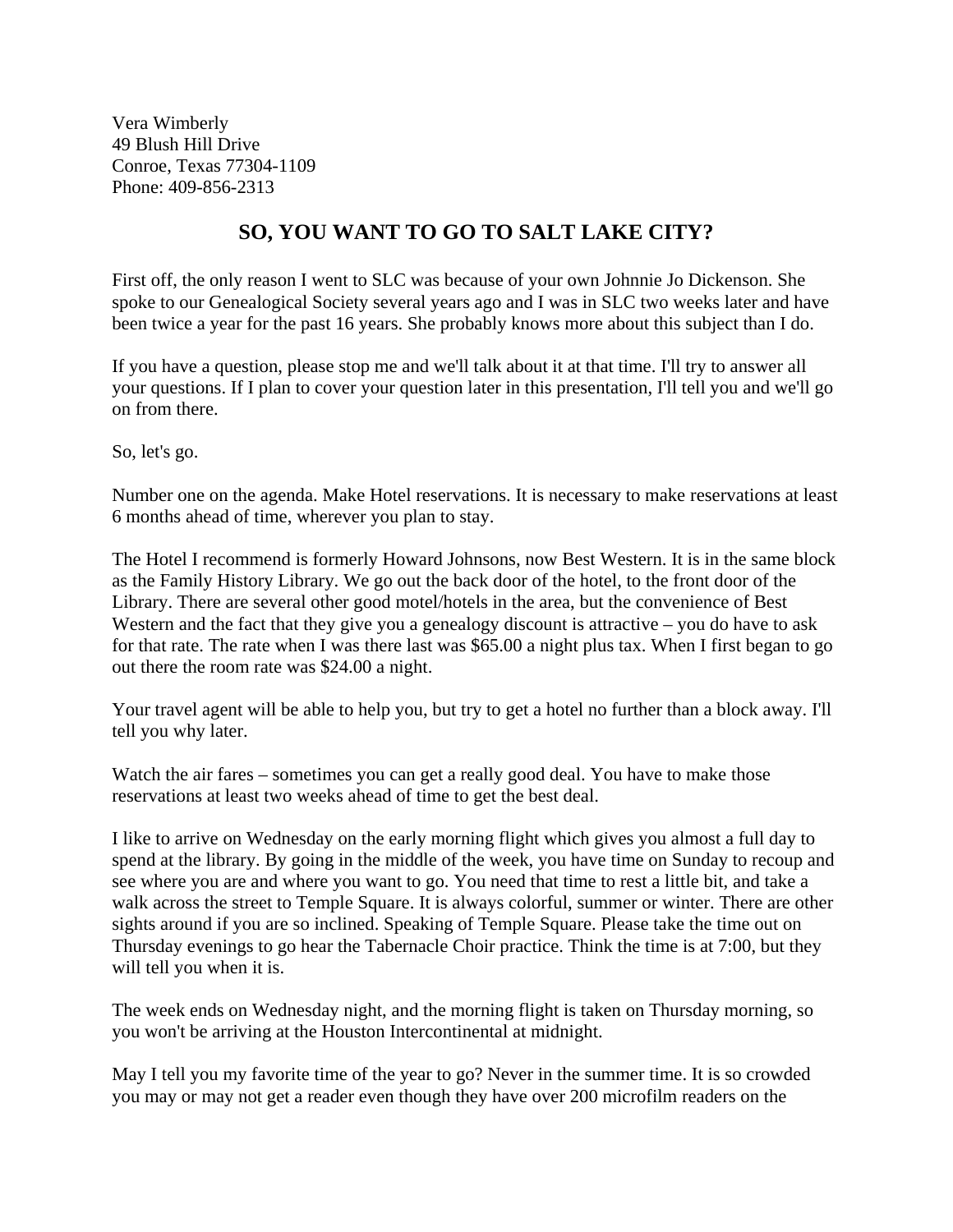premises and sometimes it is so crowded you have trouble finding a table on which to work. I like to go in early November or in late March. So – you get some snow, but you are not out in the weather long enough to worry about the cold. The benefits of November or March is that it is never crowded. Tables & readers are always available. In those months you can be a little late and not even leave the hotel until about 8:00.

Well, you have arrived at the hotel, unpacked and heading for the Library.

Lets talk about the Library for a minute. Hours: Monday  $7:30 - 6:00 -$  this is family night; Tuesday – Saturday  $7:30 - 10:00$ .

If you plan to go in the summer months, It is necessary to be at the Library when it opens if you plan to get a reader.

There are, I understand, over 200 volunteers a day in the Library who are eager to answer your questions and show you around.

It is easy to get around in the library. On the first floor as you go in you will find the State  $\&$ County book collection, and the Family History Collection. Everything uses the dewey decimal system, so if you don't have those call numbers you may have trouble. There is a loose leaf binder on one of the desks to show you the State and County dewey decimal number. If you want to browse – the numbers will get you into a state and the counties are usually housed together, but not in an alphabetical manner. There are computers available to look for anything. We'll talk about that later.

The second floor is the American/Canadian floor. There is where you will find the millions of microfilm rolls covering everything including County records, and many, many readers. Also the entire Census collection. Think that is the only section you don't have to have some kind of number to get into the film. It is by years, and states and is complete.

There are foreign floors in the basement and on upper floors. They have a very good German collection, as well as Irish. You are better off trying to research overseas records If you speak or write the language of the country. They do have people to help you, but they will not sit and read the film for you. They will interpret and they are in the process now of translating the foreign records into English.

It is absolutely necessary for you to have done your homework and know what it is that you want to find before you go out to SLC. Believe me, your generation chart will not automatically fill up because you walk through the door of the Mormon Library – you will have to dig for every fact and proof and documentation you want -BUT you must know what you are looking for and where you expect to find the record.

Our local Montgomery County Library has the entire card catalogue on microfilm, microfiche and computer. Or check these records in the local Morman library. You can check to see if SLC library has certain records from a certain locality (taking down all call numbers, etc.) then you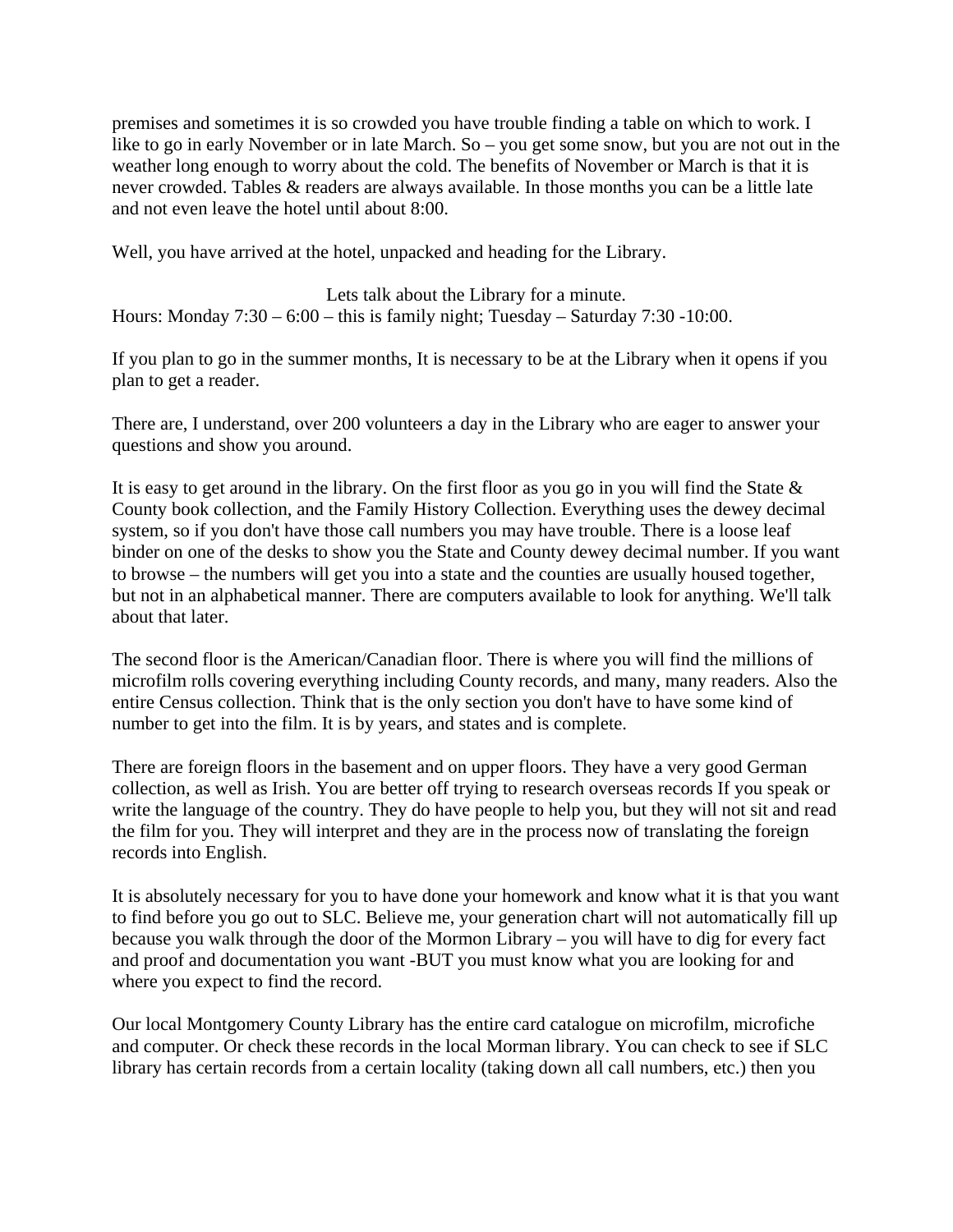may not be disappointed when you get out there and find they do not have any records from that particular area. And it will enable you to prepare to work on another line.

May I suggest the following: (I work on this plan) I first check all the previous research done by others:

1. **Records Collection**. You may find that someone has already researched your family or the particular line you are out there to prove out. This collection consists of the International Genealogical Index [IGI], The Ancestral File; and the Family Histories. These are on computer. Fortunately our Montgomery Co. Library has these on computer which you may use.

**CAUTION.** The information in this collection has been submitted by library patrons and has not been verified by the Genealogical Library. Some histories may contain inaccurate or incomplete information – but they will give you a name and address of the submitter to whom you might write.

2. **Family Histories**. There is a separate section in the library containing family histories; however, you must have a Collection or Call Number. Use the Surname Section on computer and which is found on each floor. The catalog is divided into four sections: Surname; Locality; Subject; Author-Title. In the surname section, the names are listed alphabetically. It does not list every name in every record, but lists the major families covered within each record.Be sure to write down all the call numbers, you'll need everyone of them to find what you are looking for. The record will give you the location in the Library of the book or if on film, the call number.

3. **Family Registry** (They do have a copy of this family registry at the local Mormon libraries and at our Montgomery Co. Library). This is an effort to find others who may be doing research on the same family you are. They are listed on microfiche and/or computer found on each floor.

4. **International Genealogical Index (IGI).** This is a computerized index of various records. It lists births, christenings, and marriages of more than eighty-eight million deceased persons from many countries and time periods. It is printed on microfiche and computer and is found on each floor. To find your ancestor's name, first look for the place where he or she might have been born or married: Country – State -Surname. If you find any information you want, you may buy forms to copy this information on, or copy the entire page for 5 cents a page if you download from the computer. Be sure to make note of the Batch and Serial Sheet numbers from the two columns on the right. These numbers can lead you to the source where you may be able to find additional information or identify the person who submitted the information.

5. **Ancestral Files**. These are on computer. You can enter any surname and the pages that come up on the computer will have many of the same names, which may or may not be the same person. You can bring up any chosen surname in a family group sheet, five generation chart and these can also be printed out. If you are familiar with the ancestral files, then you know that these too must be proven out.

There are information desks on all floors staffed with people who are just dying to help you find your guys. No question is stupid. They are eager to help.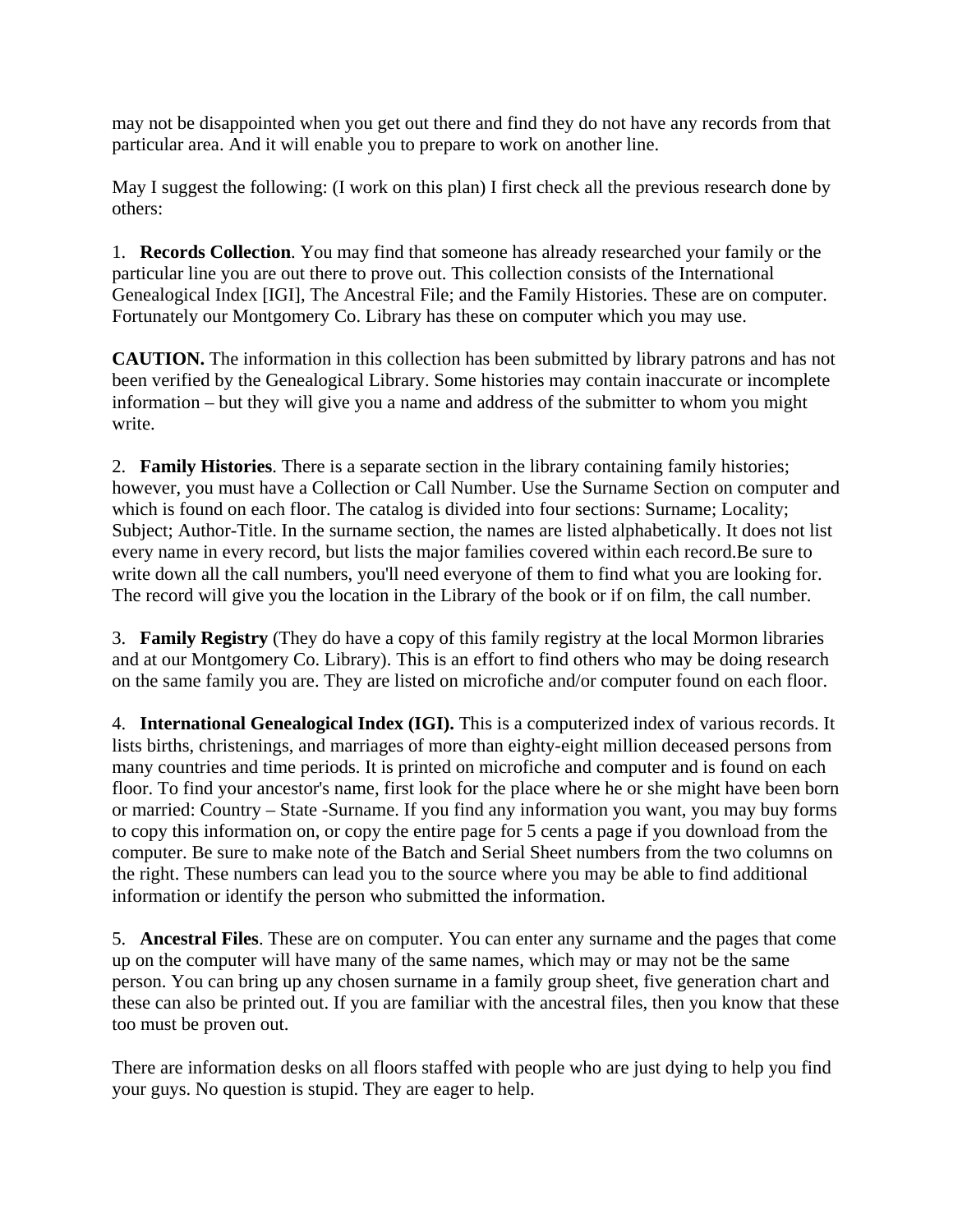THEN I CHECK THE ORIGINAL DOCUMENTS. This is the main reason for going – because most of the county records are on film at this library. We have this catalogue at our local library on computer.

Use the computer – it's faster, and cheaper to print out. Just follow the simple instructions on the screen. It will bring up the records you ask for and you don't have to plow through a lot of records you are not interested in.

These are under the Locality Section and are found on every floor on Microfiche and now on computer. The locality section lists records under the name of the country or state, followed by the county, and then the town. Each county is listed alphabetically, then look for the type of record you are interested in. I usually copy the entire listing for a county and records I am working on. It saves time and makes it easier for you to decide which record you feel it would be worth looking at. If you do not copy the entire county, but just one or two records – be sure to copy all of the Film Call numbers. Some may add pt.1, 2, etc., and it is necessary for you to be able to find these films. Many of the country records have been abstracted and published in book form, which is much easier to use; however, if you find a record in the book, have a look at the film while you are there to be sure it has been abstracted properly.

Since I usually know what records I want to see because I've done my homework, I find and "stake out" a reader the first thing when I get to the library. If you leave your reader to go get more film or to go eat or have a break, be sure you leave some film threaded on your machine (and your books or records left open) – or you may find someone else at your machine when you return and that's just tuff-stuff – you have to find another machine -if you can! Especially in the summer. You don't have any problem in the winter months.

You can take 5 rolls of film at one time to your reader. You get your own film and you are responsible for refiling this film.

If you find something on a film, you wish to have a picture of – take the film off the reader (both reels) (just where the record is) and take it to one of the copy rooms. Copies are 20 cents a picture. Be sure to get the right film back in the right box and refile your film when finished.

Okay. You have found the film you want to look at. Most county records are indexed. You may find an index film which will send you to another roll of film, but you must have the film number. If you put a roll of film on and do not find an index at the front of the roll – do not discard it until you have checked at the end of the roll. You will sometimes find the index in the back or sometimes in the middle of the film. Sometimes this is a bore because the machines are all hand-turned. The electric machines are saved for the handicapped.

Time just does not permit reading un-indexed records -unless that is the only source you may be able to find something on your guys. The Court minutes are almost never indexed and they contain some really neat stuff.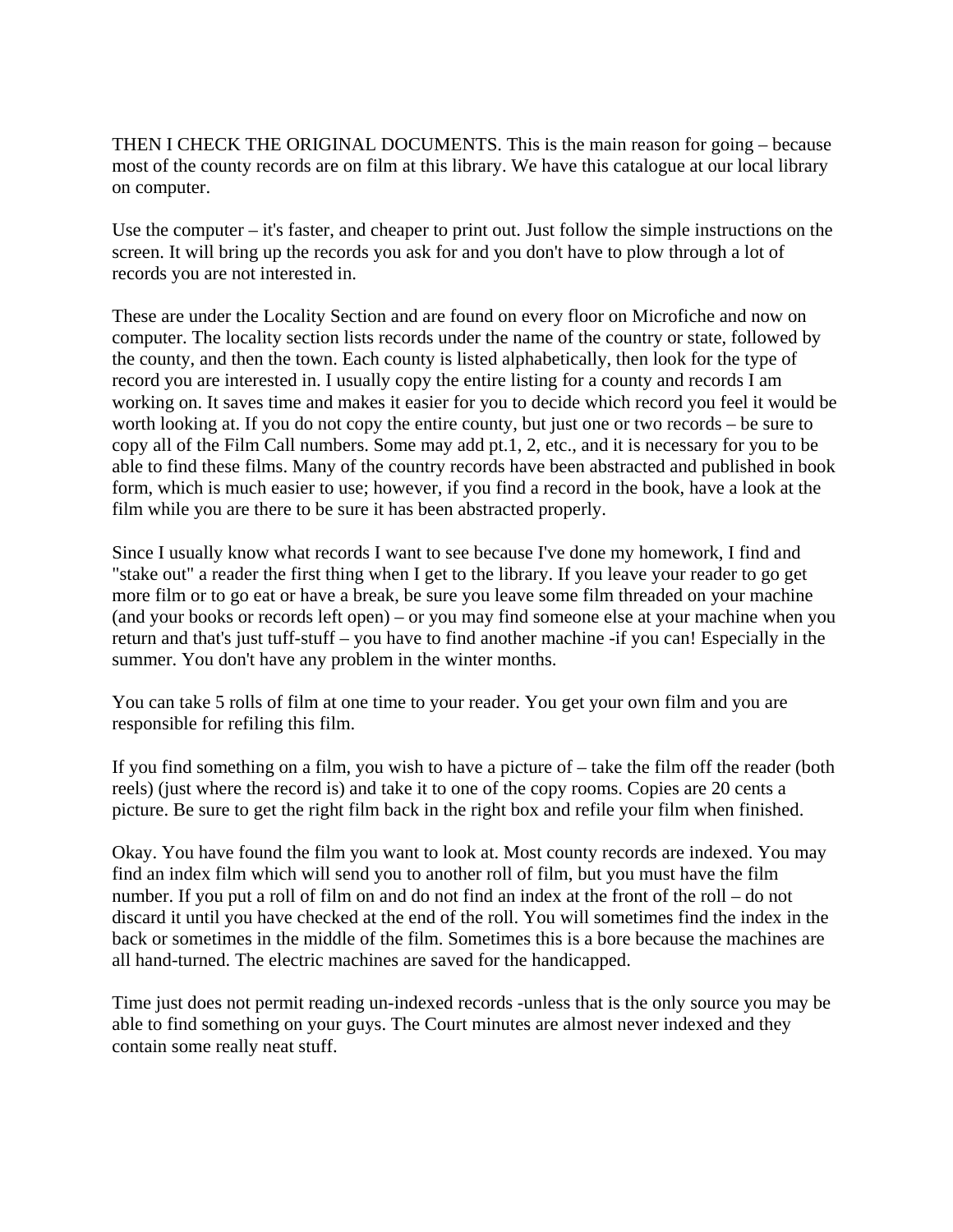**BOOK SECTION** – This is on the first floor. Do plan to spend some time there. You must have the call numbers of the books you wish to see, but you will find them on the Locality Section of the catalogue, or computer. The books are shelved by States and you are free to browse. If you find pages you wish to copy -Xerox 5 cents page -they ask you not to Xerox more than 5 pages at one time, if others are waiting for the machines. Hint: do not wait until the last hour of the day to get copies made -everybody has saved all day to get them made before they leave – and sometimes they close up on you and you've waited all that time and still don't have copies.

When you enter the lobby of the Mormon Library, you may pick up a brochure showing where all the departments are and what records are where. Most of your work will be done on the second floor for that is where all the film is filed and where most of the readers are.

Then, consider this....This is how I operate. I present this to you merely as a working outline.

## **DO YOUR OWN THING!**

**CLOTHING.** Pack light – take whatever is comfortable for you. I usually wear a skirt or suit for travel, but take slacks for comfort. Bluejeans are permissible. Nobody cares what you are wearing and you will see everything. Skirts with nice deep pockets that will hold everything you need without taking your purse or billfold to the library with you is a real asset.

A topcoat or raincoat is necessary. Even though our hotel is just around the corner – you could get wet or cold and even late September it is beginning to get rather chilly in SLC.

A folding umbrella that you can put in your carry-all to take with you to the library may come in handy. Take a light weight carry-all to take to the library.

Something that will carry what records you want to research (and your umbrella).

**DO NOT EVER LEAVE** your handbag unattended in the library. Take a small bag that will hold your billfold & whatever necessary items you need during the day -- preferably one that has a shoulder strap that will fit around your neck, so that when you have to go to get more film or to other sections of the library – it leaves both hands free. Please do not ask your neighbor to watch your belongings – they have their heads stuck in the readers and it is not fair to them. Be prepared to carry your belongings with you or leave them at the hotel. Nowadays everybody wears "Fanny Packs" but be sure to wear them as "Tummy Packs." And don't take them off and lay them on your station.

Walking or comfortable shoes. Even though the hotel is right around the corner (in the same block) as the library, you will do considerable walking in the library and to get meals. If someone tells you anything is just a couple of blocks away, be prepared for a good walk. It just takes 7 of SLC blocks to make a mile!

**FOOD.** I do not go to SLC to eat! I go to research and I don't like to take any more time than necessary to get a meal. I take instant coffee, instant oatmeal, etc, and a heater coil to heat water, and eat my breakfast in my room. Some time around 11:00 a.m. (to beat the noon crowd),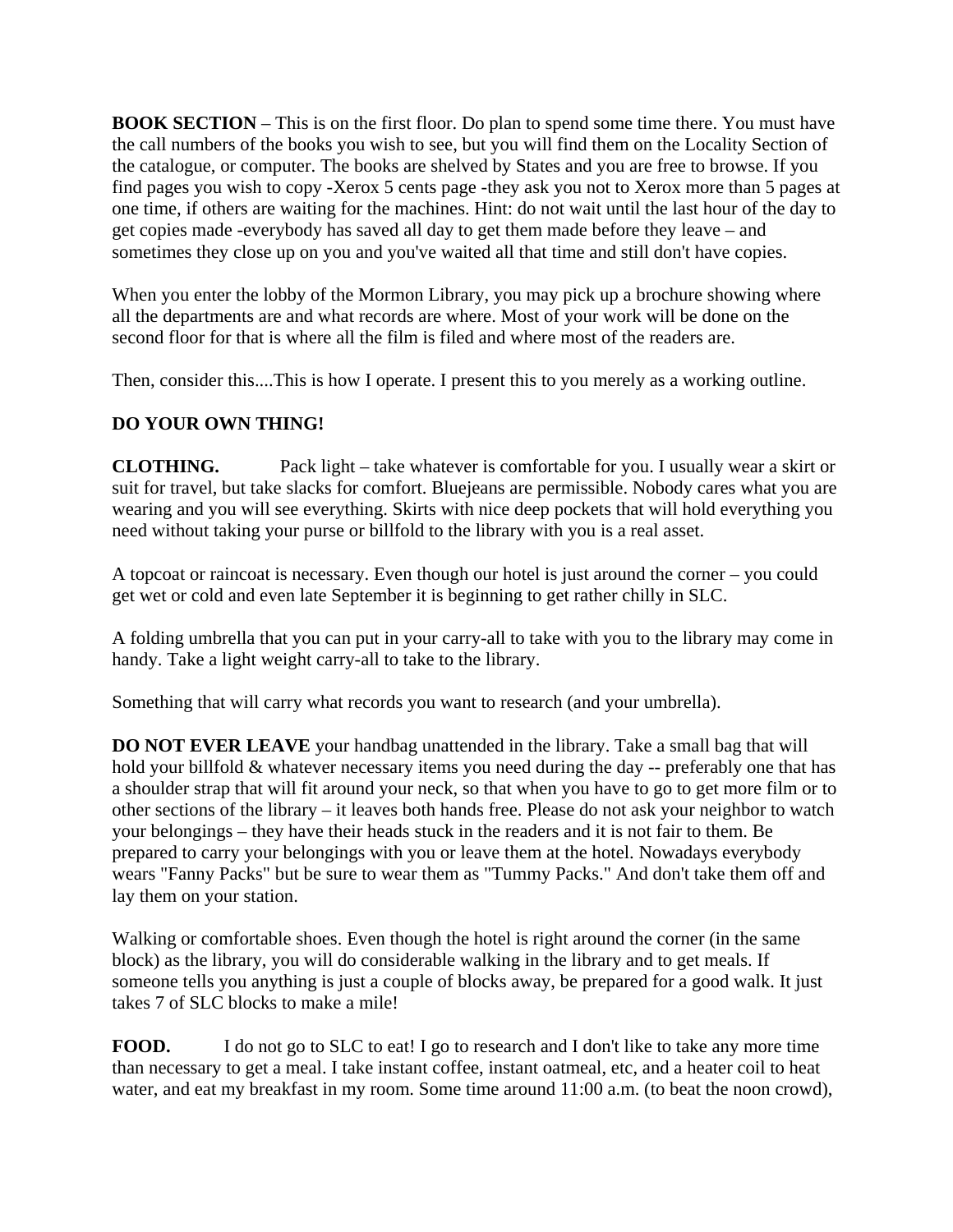I like to go out for either a late good breakfast or an early lunch. I eat one good balanced meal a day. Then around 5:00 p.m. have desert or whatever. When I get back to the hotel if I'm hungry I fix a cup of instant soup or snack on cheese & crackers and perhaps a piece of fruit. There are several places to eat around the library. There is a place in the library where you can get snacks etc., all from vending machines. They do have a Microwave machine where you can heat sandwiches, etc. but you need to get there early, if you want a seat.

**Booze** – You must carry it with you if you wish to indulge. Liquor stores are State-owned and sometimes hard to find. If you pack it in your suitcase, be prepared for bottles to break. If you carry it on the plane, it must be in an unopened bottle. Had a friend who packed a bottle of gin and a jar of instant coffee in her suitcase and the first night there she spent washing and cleaning everything in her suitcase because both the gin & coffee containers broke!

**MONEY**. Copies are so cheap you will find yourself Xeroxing or making copies of everything because it will save you time. Xerox copies are 5 cents a page. Microfiche & microfilm are 20 cents a copy.

I take two rolls of dimes and a supply (about 20) \$1.00 bills. There are change machines for \$1.00 and the copy machines will give you change for the quarters. Late in the day the change machines often are out of change. If you think you will need some change get it early in the day. As far as money for meals, that depends on how and what you want to eat – but prices in SLC are comparable with anywhere else. After sampling eating places all around, I usually sick to the restaurant at the hotel. The food is good and as reasonable as you get at home. The service is good. Of course, it depends on the time of the day how fast you get in and get out.

**RECORDS.** I would not plan to work on more than two or three lines. Take only the necessary records that will aid you in this research. A small "Our Family Tree" with all lines might be good to take so that if you run into a dead-end on the lines you planned to work on, you will have your other records to fall back on.

Take a supply of pens or pencils. You may use pens in the library.

Take a good notebook – May I suggest a knee-pad note-pad that has the three ring holes punched so that when you return from SLC you may insert these notes or records in your family notebooks.

A ruler, pair of scissors, small stapler, hole punch, paper clips always come in handy.

You will find in the forms handout, a research log. I find this is absolutely necessary. I make a note of ALL films read or even scanned and results, so when I do go back to SLC I will not waste time rereading the same film. Or you may want to look it again, and these films may be ordered through the local Mormon Library.

I take other genealogical forms such as family group sheets, and other forms I have designed to make copying of the records easier. (See samples in handout – I have some of these printed and padded to make them easier to use. You may copy any of these forms.) The SLC Library has a